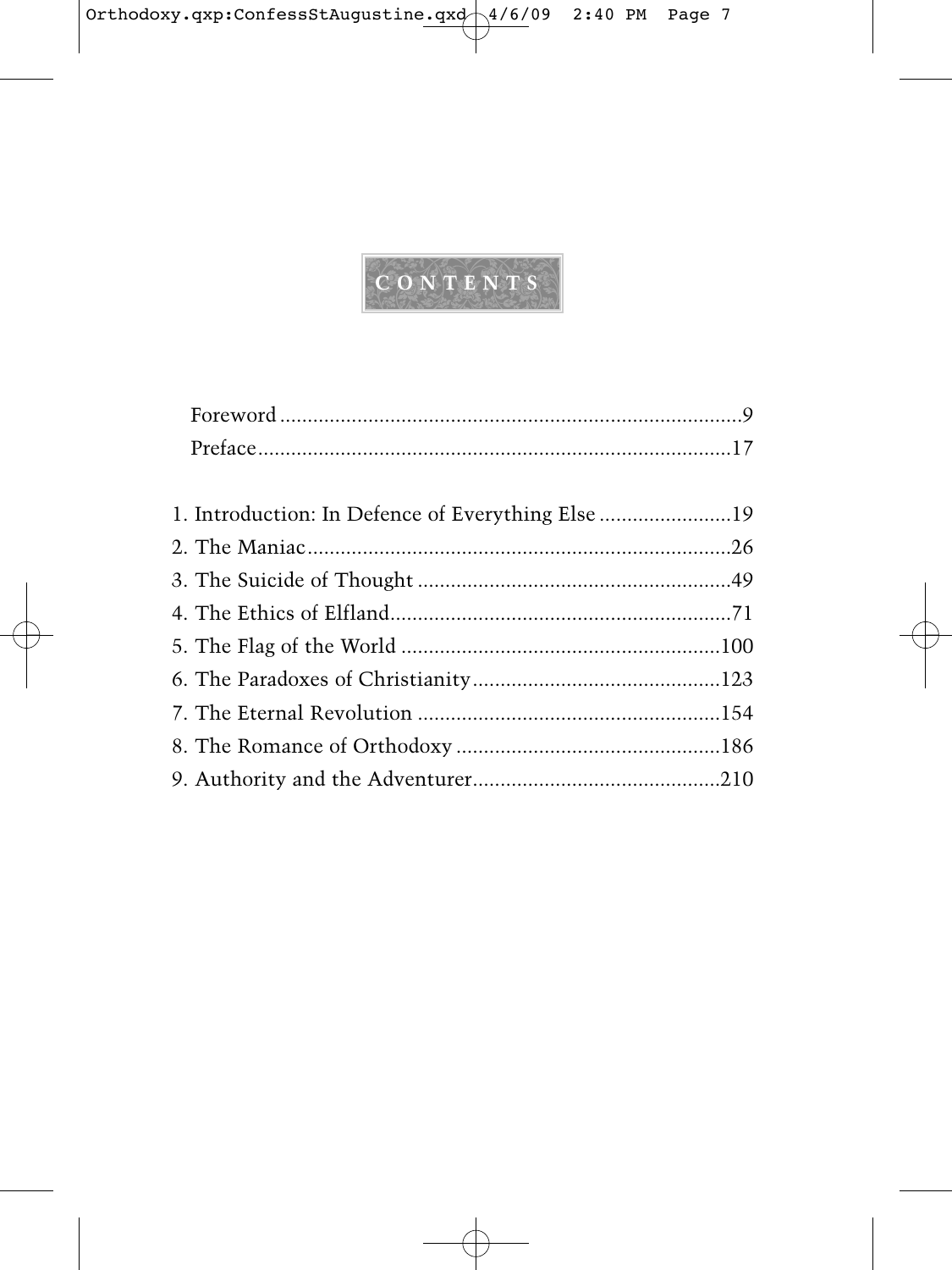

## Introduction: In Defence of Everything Else

 $\infty$ 

**THE ONLY POSSIBLE EXCUSE** for this book is that it is an answer to a challenge. Even a bad shot is dignified when he accepts a duel. When some time ago I published a series of hasty but sincere papers, under the name of "Heretics," several critics for whose intellect I have a warm respect (I may mention specially Mr. G. S. Street) said that it was all very well for me to tell everybody to affirm his cosmic theory, but that I had carefully avoided supporting my precepts with example. "I will begin to worry about my philosophy," said Mr. Street, "when Mr. Chesterton has given us his." It was perhaps an incautious suggestion to make to a person only too ready to write books upon the feeblest provocation. But after all, though Mr. Street has inspired and created this book, he need not read it. If he does read it, he will find that in its pages I have attempted in a vague and personal way, in a set of mental pictures rather than in a series of deductions, to state the philosophy in which I have come to believe. I will not call it my philosophy; for I did not make it. God and humanity made it; and it made me.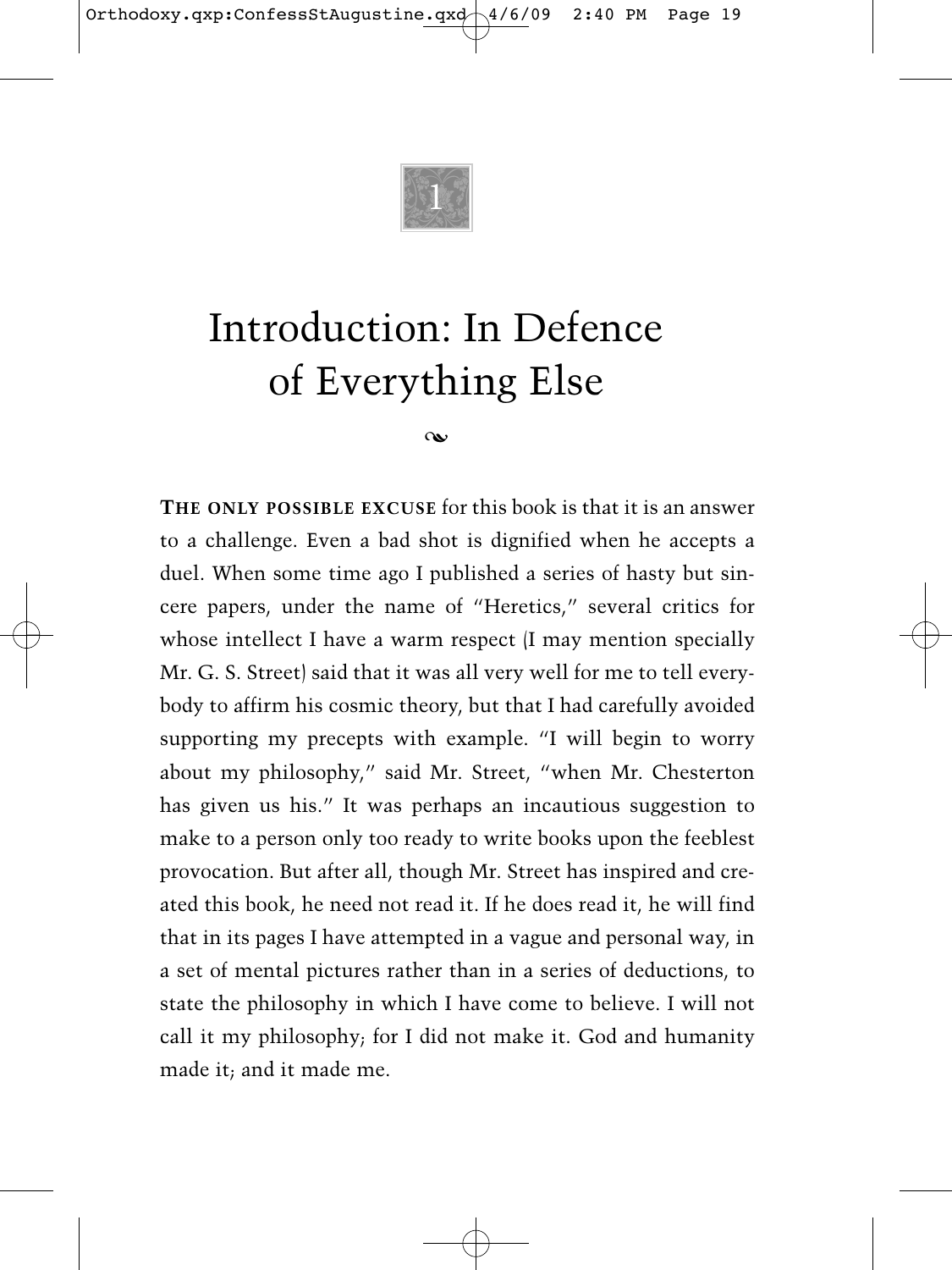I have often had a fancy for writing a romance about an English yachtsman who slightly miscalculated his course and discovered England under the impression that it was a new island in the South Seas. I always find, however, that I am either too busy or too lazy to write this fine work, so I may as well give it away for the purposes of philosophical illustration. There will probably be a general impression that the man who landed (armed to the teeth and talking by signs) to plant the British flag on that barbaric temple which turned out to be the Pavilion at Brighton, felt rather a fool. I am not here concerned to deny that he looked a fool. But if you imagine that he felt a fool, or at any rate that the sense of folly was his sole or his dominant emotion, then you have not studied with sufficient delicacy the rich romantic nature of the hero of this tale. His mistake was really a most enviable mistake; and he knew it, if he was the man I take him for. What could be more delightful than to have in the same few minutes all the fascinating terrors of going abroad combined with all the humane security of coming home again? What could be better than to have all the fun of discovering South Africa without the disgusting necessity of landing there? What could be more glorious than to brace one's self up to discover New South Wales and then realize, with a gush of happy tears, that it was really old South Wales. This at least seems to me the main problem for philosophers, and is in a manner the main problem of this book. How can we contrive to be at once astonished at the world and yet at home in it? How can this queer cosmic town, with its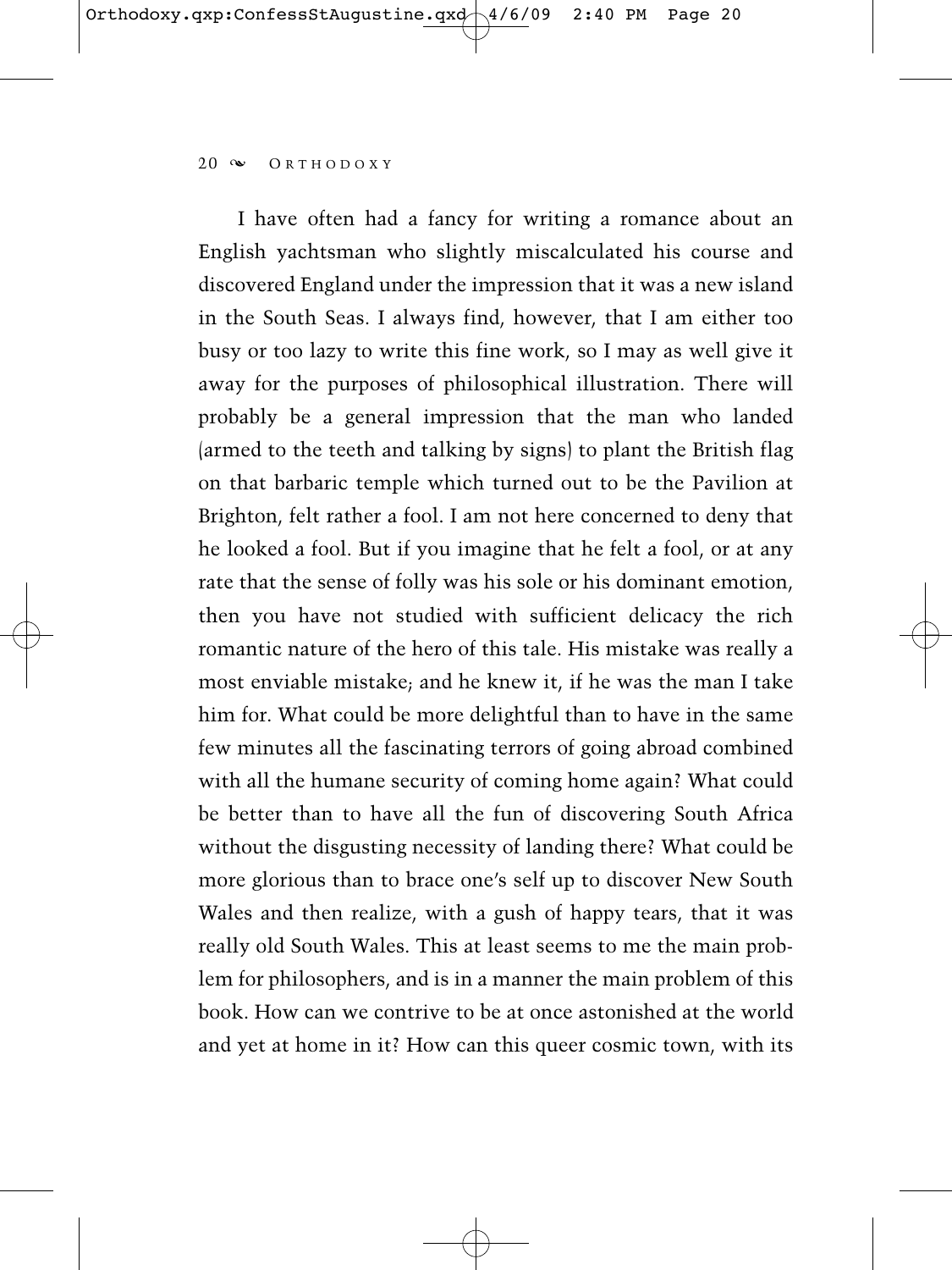many-legged citizens, with its monstrous and ancient lamps, how can this world give us at once the fascination of a strange town and the comfort and honour of being our own town?

To show that a faith or a philosophy is true from every standpoint would be too big an undertaking even for a much bigger book than this; it is necessary to follow one path of argument; and this is the path that I here propose to follow. I wish to set forth my faith as particularly answering this double spiritual need, the need for that mixture of the familiar and the unfamiliar which Christendom has rightly named romance. For the very word "romance" has in it the mystery and ancient meaning of Rome. Any one setting out to dispute anything ought always to begin by saying what he does not dispute. Beyond stating what he proposes to prove he should always state what he does not propose to prove. The thing I do not propose to prove, the thing I propose to take as common ground between myself and any average reader, is this desirability of an active and imaginative life, picturesque and full of a poetical curiosity, a life such as western man at any rate always seems to have desired. If a man says that extinction is better than existence or blank existence better than variety and adventure, then he is not one of the ordinary people to whom I am talking. If a man prefers nothing I can give him nothing. But nearly all people I have ever met in this western society in which I live would agree to the general proposition that we need this life of practical romance; the combination of something that is strange with something that is secure. We need so to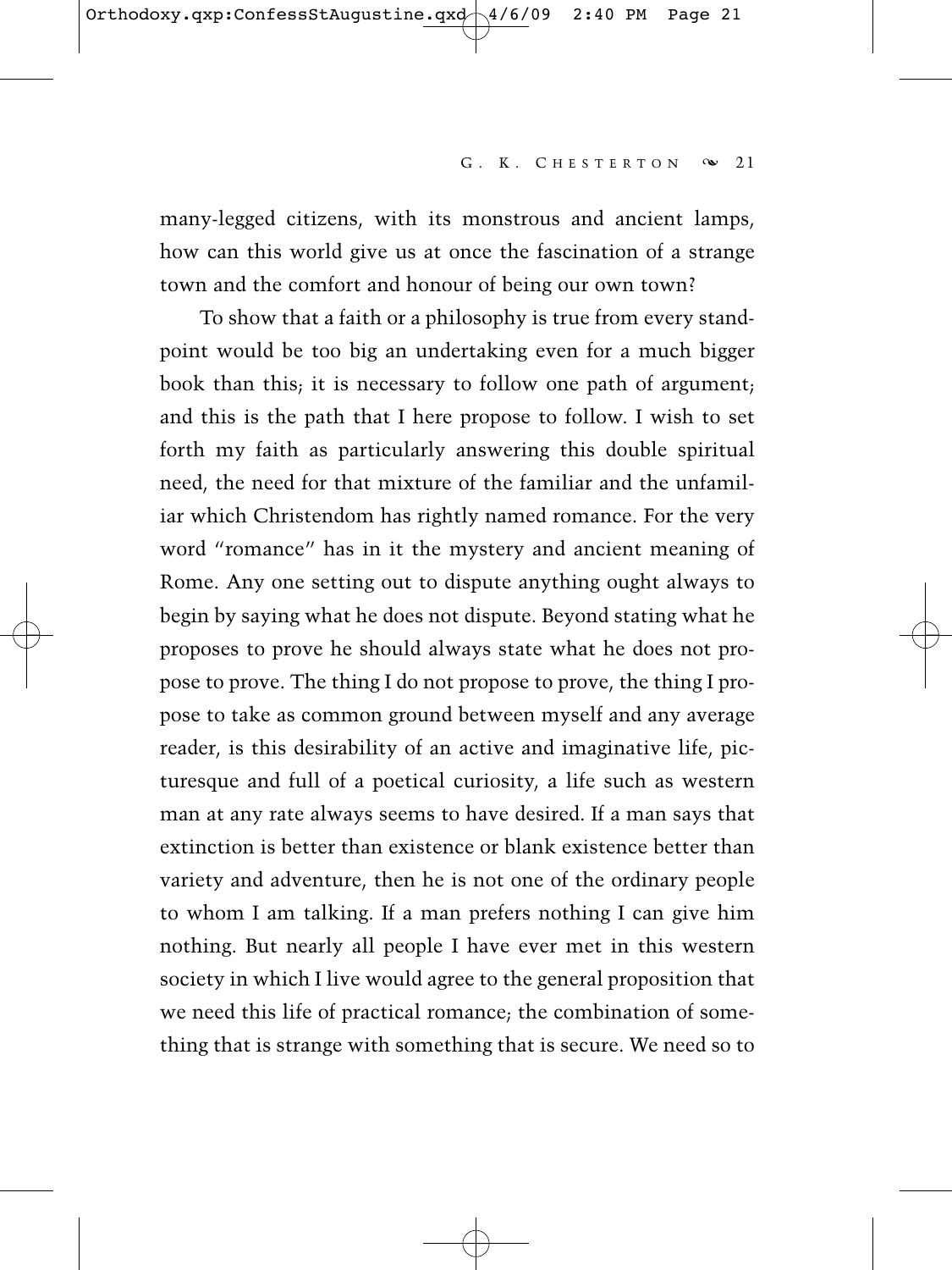view the world as to combine an idea of wonder and an idea of welcome. We need to be happy in this wonderland without once being merely comfortable. It is *this* achievement of my creed that I shall chiefly pursue in these pages.

But I have a peculiar reason for mentioning the man in a yacht, who discovered England. For I am that man in a yacht. I discovered England. I do not see how this book can avoid being egotistical; and I do not quite see (to tell the truth) how it can avoid being dull. Dulness will, however, free me from the charge which I most lament; the charge of being flippant. Mere light sophistry is the thing that I happen to despise most of all things, and it is perhaps a wholesome fact that this is the thing of which I am generally accused. I know nothing so contemptible as a mere paradox; a mere ingenious defence of the indefensible. If it were true (as has been said) that Mr. Bernard Shaw lived upon paradox, then he ought to be a mere common millionaire; for a man of his mental activity could invent a sophistry every six minutes. It is as easy as lying; because it is lying. The truth is, of course, that Mr. Shaw is cruelly hampered by the fact that he cannot tell any lie unless he thinks it is the truth. I find myself under the same intolerable bondage. I never in my life said anything merely because I thought it funny; though of course, I have had ordinary human vainglory, and may have thought it funny because I had said it. It is one thing to describe an interview with a gorgon or a griffin, a creature who does not exist. It is another thing to discover that the rhinoceros does exist and then take pleasure in the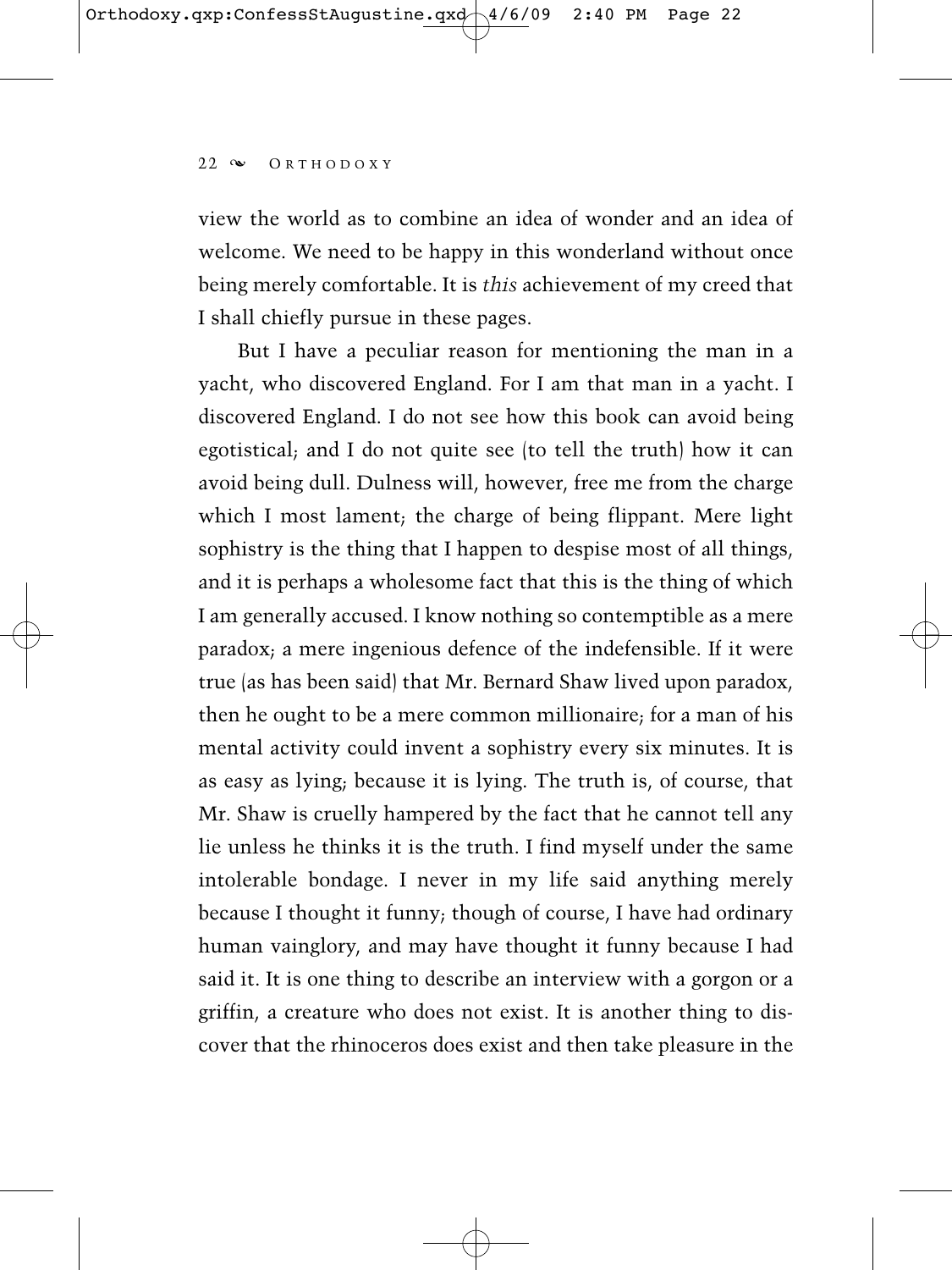fact that he looks as if he didn't. One searches for truth, but it may be that one pursues instinctively the more extraordinary truths. And I offer this book with the heartiest sentiments to all the jolly people who hate what I write, and regard it (very justly, for all I know) as a piece of poor clowning or a single tiresome joke.

For if this book is a joke it is a joke against me. I am the man who with the utmost daring discovered what had been discovered before. If there is an element of farce in what follows, the farce is at my own expense; for this book explains how I fancied I was the first to set foot in Brighton and then found I was the last. It recounts my elephantine adventures in pursuit of the obvious. No one can think my case more ludicrous than I think it myself; no reader can accuse me here of trying to make a fool of him: I am the fool of this story, and no rebel shall hurl me from my throne. I freely confess all the idiotic ambitions of the end of the nineteenth century. I did, like all other solemn little boys, try to be in advance of the age. Like them I tried to be some ten minutes in advance of the truth. And I found that I was eighteen hundred years behind it. I did strain my voice with a painfully juvenile exaggeration in uttering my truths. And I was punished in the fittest and funniest way, for I have kept my truths: but I have discovered, not that they were not truths, but simply that they were not mine. When I fancied that I stood alone I was really in the ridiculous position of being backed up by all Christendom. It may be, Heaven forgive me, that I did try to be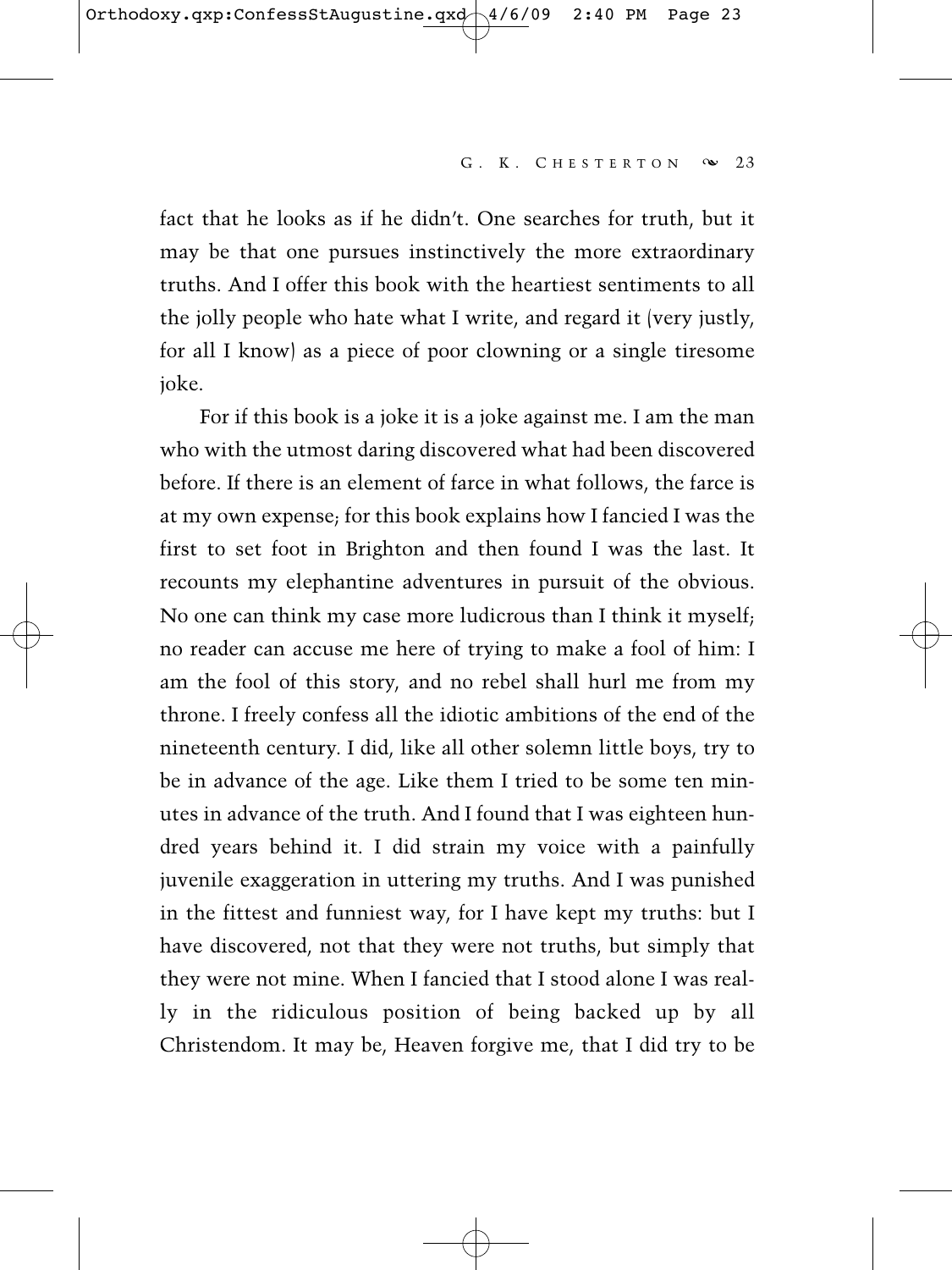original; but I only succeeded in inventing all by myself an inferior copy of the existing traditions of civilized religion. The man from the yacht thought he was the first to find England; I thought I was the first to find Europe. I did try to found a heresy of my own; and when I had put the last touches to it, I discovered that it was orthodoxy.

It may be that somebody will be entertained by the account of this happy fiasco. It might amuse a friend or an enemy to read how I gradually learnt from the truth of some stray legend or from the falsehood of some dominant philosophy, things that I might have learnt from my catechism—if I had ever learnt it. There may or may not be some entertainment in reading how I found at last in an anarchist club or a Babylonian temple what I might have found in the nearest parish church. If any one is entertained by learning how the flowers of the field or the phrases in an omnibus, the accidents of politics or the pains of youth came together in a certain order to produce a certain conviction of Christian orthodoxy, he may possibly read this book. But there is in everything a reasonable division of labour. I have written the book, and nothing on earth would induce me to read it.

I add one purely pedantic note which comes, as a note naturally should, at the beginning of the book. These essays are concerned only to discuss the actual fact that the central Christian theology (sufficiently summarized in the Apostles' Creed) is the best root of energy and sound ethics. They are not intended to discuss the very fascinating but quite different question of what